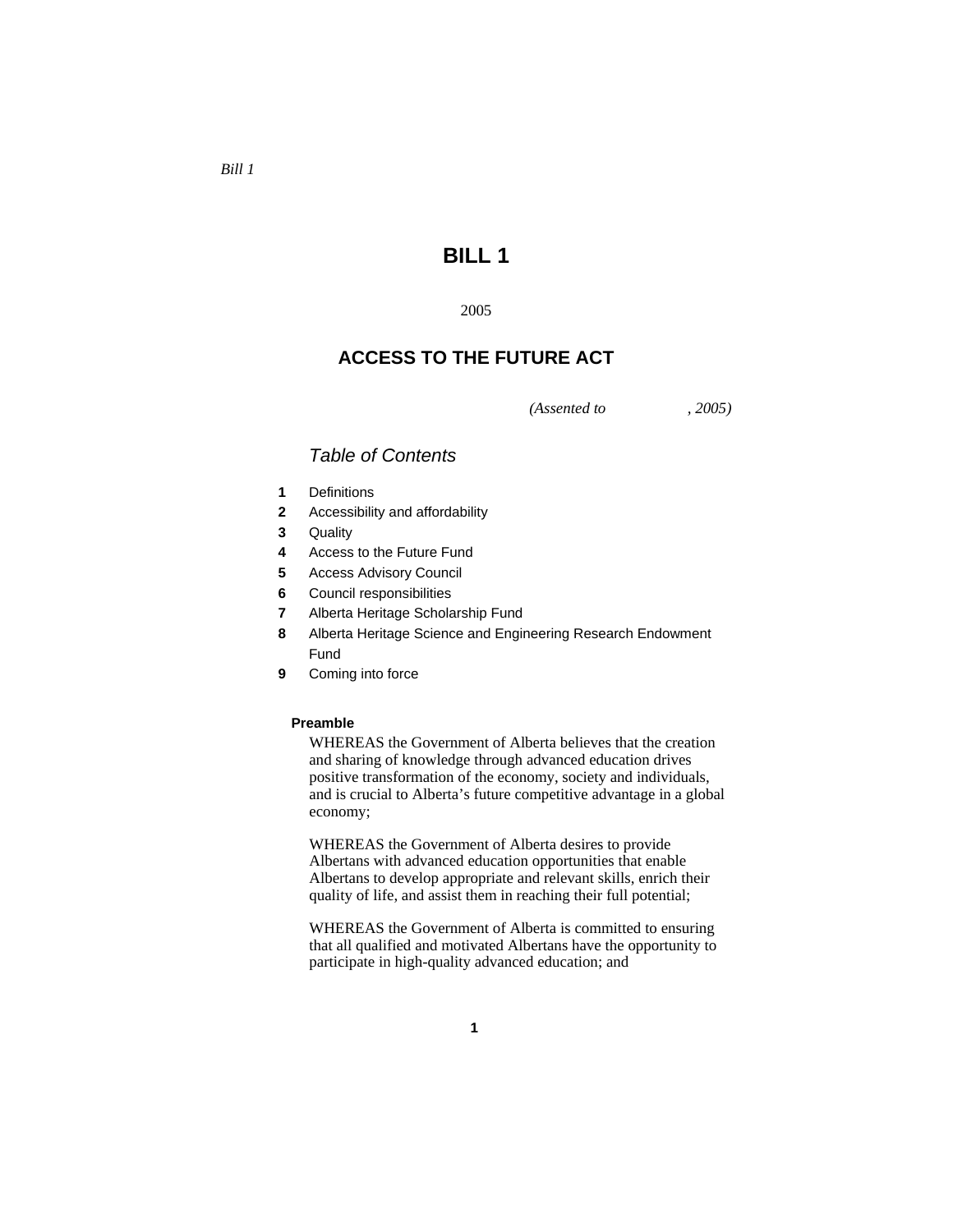WHEREAS the Government of Alberta encourages and supports the development and application of innovation to enhance access, to remove financial and non-financial barriers to participation, and to make the learning experience more successful and rewarding;

THEREFORE HER MAJESTY, by and with the advice and consent of the Legislative Assembly of Alberta, enacts as follows:

### **Definitions**

**1** In this Act,

- (a) "advanced education" means the full range of learning opportunities for adults from basic literacy to all vocational, apprenticeship and academic levels;
- (b) "Fund" means the Access to the Future Fund established under section 4;
- (c) "Minister" means the Minister determined under section 16 of the *Government Organization Act* as the Minister responsible for this Act;
- (d) "public post-secondary institution" means a public post-secondary institution as defined in the *Postsecondary Learning Act*.

#### **Accessibility and affordability**

**2(1)** The Minister, in consultation with public post-secondary institutions, shall identify and establish enrolment targets and minimum entrance requirements.

**(2)** The Minister, in consultation with public post-secondary institutions and such other persons as the Minister considers appropriate, shall identify and evaluate and, where appropriate, implement plans, arrangements or processes that enhance the access to and affordability of advanced education, including but not limited to the following:

- (a) a common application process for entrance to public post-secondary institutions;
- (b) a searchable inventory and simplified application process for scholarships, bursaries and other financial assistance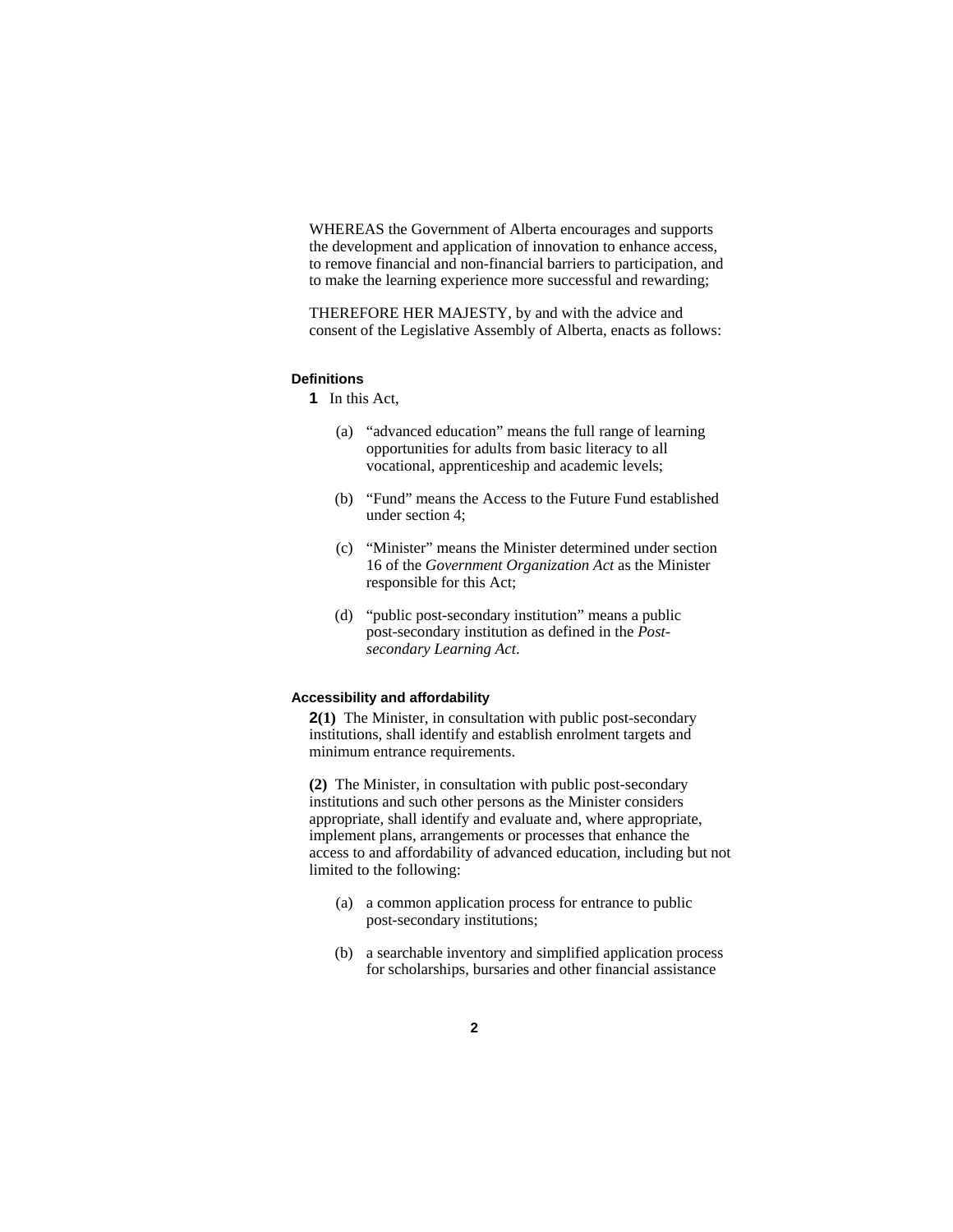available to Alberta students attending post-secondary institutions in Alberta;

- (c) plans to increase the participation in advanced education of individuals who are disadvantaged due to social, economic, geographic or cultural factors;
- (d) arrangements among public post-secondary institutions regarding recognition of prior learning and course credits and the admission of transfer students;
- (e) plans for ensuring that financial need is not a barrier to pursuing advanced education opportunities.

**(3)** The Minister shall report on the progress in enhancing access and ensuring the affordability of advanced education in the Ministry's annual report.

#### **Quality**

**3** The Minister shall develop and implement mechanisms to monitor, evaluate and report on the quality of advanced education in Alberta to ensure that it continues to provide high quality learning opportunities in relation to national and international standards.

#### **Access to the Future Fund**

**4(1)** The Access to the Future Fund is established.

**(2)** The purpose of the Fund is generally to support innovation and excellence that enhances and expands opportunities for Albertans to participate in accessible, affordable and high-quality advanced education opportunities and, without restricting the generality of the foregoing,

- (a) to support initiatives that enhance the quality of learning and instruction;
- (b) to promote the development, attraction and retention of the faculty, staff and graduate students necessary to expand and enhance teaching excellence;
- (c) to support initiatives that foster the application of knowledge to the benefit of communities, the Province and society;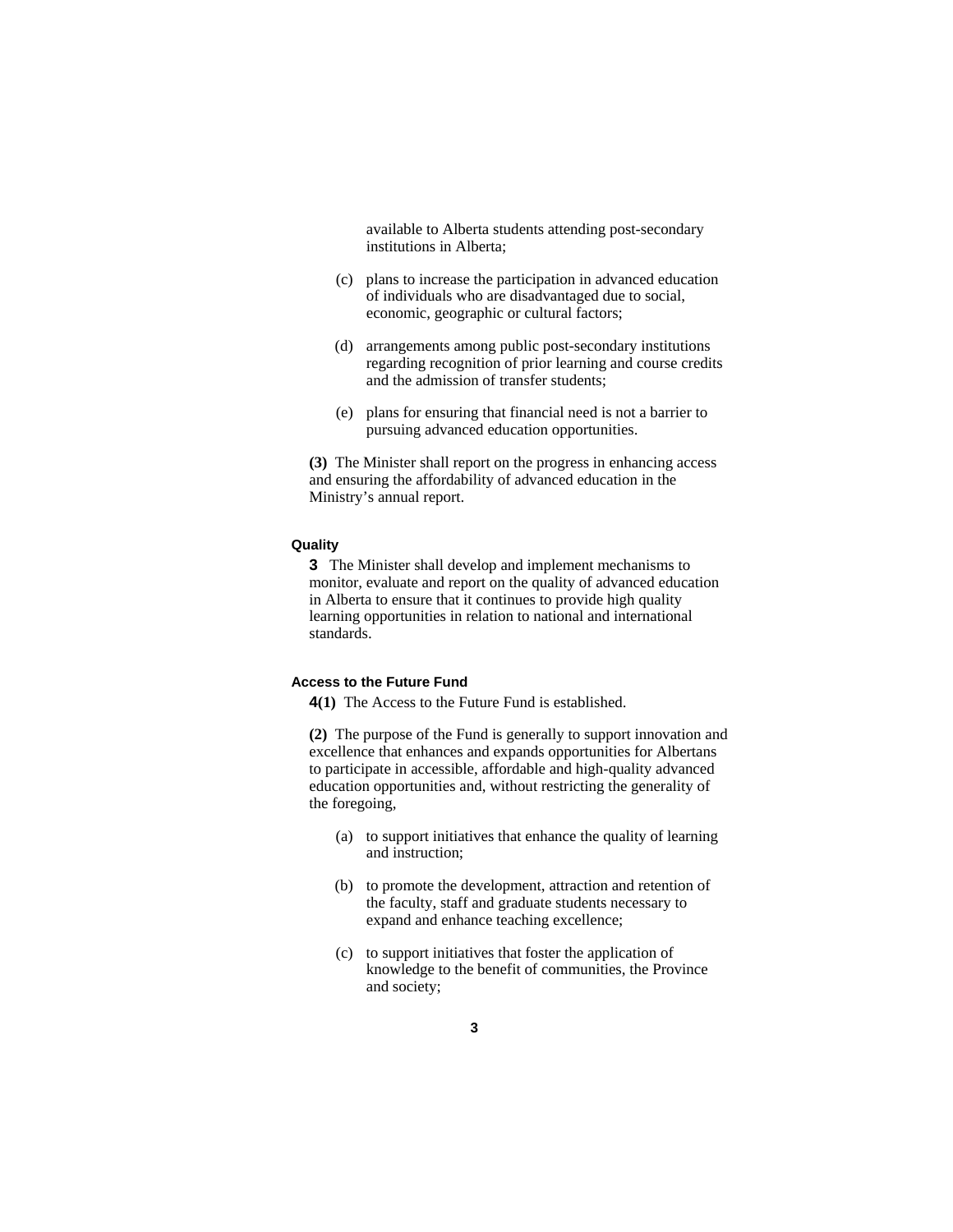- (d) to encourage the creation or expansion of industry funded and privately funded scholarship and bursary programs;
- (e) to support initiatives that foster innovation and collaboration in education;
- (f) to carry out any other initiatives set out in the regulations.

**(3)** The Minister shall administer the Fund, and any income of the Fund accrues to and forms part of the Fund.

**(4)** An account from within the Alberta Heritage Savings Trust Fund is deemed to be established to which is allocated, as considered appropriate by the Minister of Finance, money that is transferred to the Alberta Heritage Savings Trust Fund after April 1, 2005.

**(5)** The maximum amount that may be allocated under subsection (4) is \$3 000 000 000.

**(6)** The amounts allocated under subsection (4) shall be adjusted in accordance with section 11 of the *Alberta Heritage Savings Trust Fund Act*.

**(7)** The Minister of Finance shall annually, in a manner determined by the Minister of Finance, pay from the General Revenue Fund to the Access to the Future Fund an amount equal to 4.5% of the total amounts allocated under subsection (4), as adjusted under subsection (6).

**(8)** The Minister may make grants from the Fund to carry out the purposes of the Fund.

- **(9)** The Lieutenant Governor in Council may make regulations
	- (a) respecting initiatives for the purpose of furthering the purposes of the Fund;
	- (b) respecting the circumstances and conditions under which a grant may be made from the Fund.

#### **Access Advisory Council**

- **5(1)** The Access Advisory Council is established.
- **(2)** The Minister may, with respect to the members of the Council,